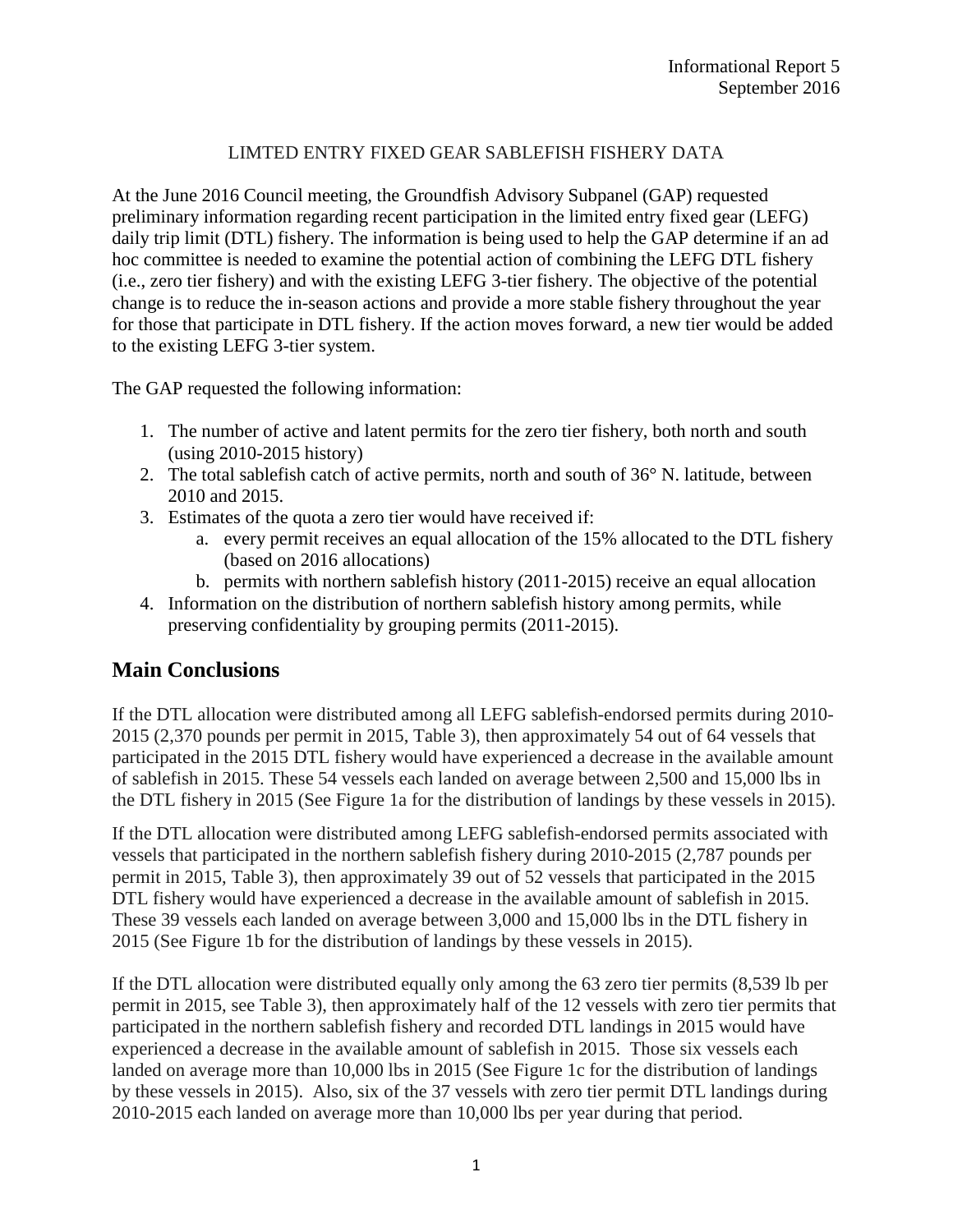Although some permit holders may experience a decrease in potential revenue others may experience a steady stream of revenue, an increase in flexibility to fish, and an increase in the cost per pound of fish landed.

# **Answers to the GAP Request**

In this report, Council staff provide answers to the GAPs request.

- **1. The number of active and latent permits for the zero tier fishery, both north and south of 36° N. latitude (using 2010-2015 history).**
	- a. See Table 1 for details;
	- b. There are a total of 164 sablefish-endorsed LEFG permits, including 94 tier 3 permits, 42 tier 2 permits and 28 tier 1 permits.
	- c. There are 63 Zero tier permits (i.e., LEFG permits with no sablefish endorsement).
	- d. These permits have been associated with a total of 116 vessels during 2010-2015 (see Table 1, 100 Active + 16 latent total vessels).
	- e. The number of vessels fishing with Zero tier permits in a given year has ranged from 66 in 2012 and 2015 to 74 in 2011.
	- f. The number of vessels with Zero tier permits and LEFG DTL landings has ranged from 47 in 2013 and 2015 to 71 in 2011.
	- g. A total of 37 vessels with Zero tier permits made LEFG DTL landings North of 36° N. latitude during 2010-2015.
	- h. A total of 76 vessels with Zero tier permits made LEFG DTL landings South of 36° N. latitude during 2010-2015.
	- i. The number of vessels with Zero tier permits and LEFG DTL landings North of 36° N. latitude in a given year has ranged from 10 in 2013 and 2015 to 22 in 2011.
	- j. The number of vessels with Zero tier permits and LEFG DTL landings South of 36° N. latitude in a given year has ranged from 35 in 2015 to 49 in 2011.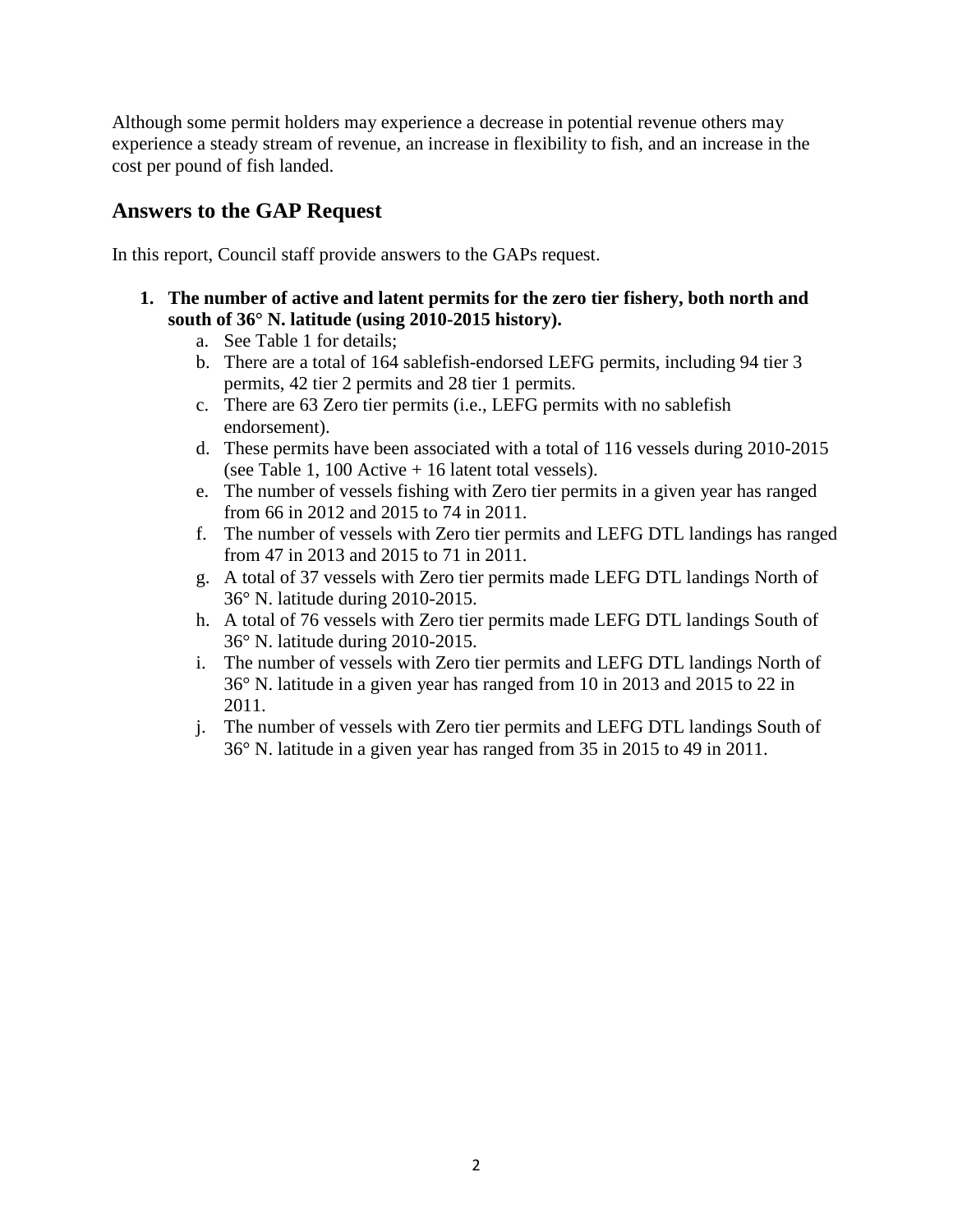#### **Table 1. The number of active and latent vessels with Zero tier permits North and South of 36° N. latitude.**

Note: The data includes the number of vessels with Zero tier permits with DTL north and south of 36°N. latitude, the total number of vessels with Zero tier permits with and without DTL landings, and the total number of Zero tier permits associated with vessels with and without DTL landings each year 2010-2015  $(Zero tier = LEFG$  permits without a sablefish endorsement).

|                   | 2010   |        | 2011   |                          | 2012   |                          | 2013   |                          | 2014   |        | 2015   |                          | 2010-2015 |                          |
|-------------------|--------|--------|--------|--------------------------|--------|--------------------------|--------|--------------------------|--------|--------|--------|--------------------------|-----------|--------------------------|
|                   | Active | Latent | Active | Latent                   | Active | Latent                   | Active | Latent                   | Active | Latent | Active | Latent                   | Active    | Latent                   |
|                   |        |        |        |                          |        |                          |        |                          |        |        |        |                          |           |                          |
| Vessels N.        | 16     | -      | 22     | $\overline{\phantom{a}}$ | 20     | $\overline{\phantom{a}}$ | 10     | $\overline{\phantom{0}}$ | 11     |        | 12     | ۰                        | 37        | $\overline{\phantom{0}}$ |
| of $36$           |        |        |        |                          |        |                          |        |                          |        |        |        |                          |           |                          |
| <b>Vessels S.</b> | 36     | -      | 49     | $\overline{\phantom{a}}$ | 39     | $\overline{\phantom{a}}$ | 37     | $\overline{\phantom{0}}$ | 38     |        | 35     | $\overline{\phantom{a}}$ | 76        | -                        |
| of $36$           |        |        |        |                          |        |                          |        |                          |        |        |        |                          |           |                          |
| <b>Total</b>      | 49     | 19     | 64     | 10                       | 55     | 11                       | 46     | 23                       | 48     | 19     | 44     | 22                       | 100       | 16                       |
| <b>Vessels</b>    |        |        |        |                          |        |                          |        |                          |        |        |        |                          |           |                          |
| <b>Total</b>      | 48     | 15     | 56     | ⇁                        | 52     | 11                       | 40     | 23                       | 43     | 20     | 41     | 22                       | 59        | 4                        |
| <b>Number</b>     |        |        |        |                          |        |                          |        |                          |        |        |        |                          |           |                          |
| of Zero           |        |        |        |                          |        |                          |        |                          |        |        |        |                          |           |                          |
| <b>Tier</b>       |        |        |        |                          |        |                          |        |                          |        |        |        |                          |           |                          |
| <b>Permits</b>    |        |        |        |                          |        |                          |        |                          |        |        |        |                          |           |                          |

The last two columns are the total numbers of unique vessels and permits participating over the 2010-2015 period. So a vessel or permit that made landings every year is counted only once. For example, the table shows there were 37 unique "Zero tier" vessels that made DTL landings north of 36 during 2010, 2011, 2012, 2013, 2014 or 2015. Likewise there were 76 unique "Zero tier" vessels that made DTL landings south of 36 in those years. There were 13 vessels (76+37-100) that made landings both north and south of 36 during 2010-2015.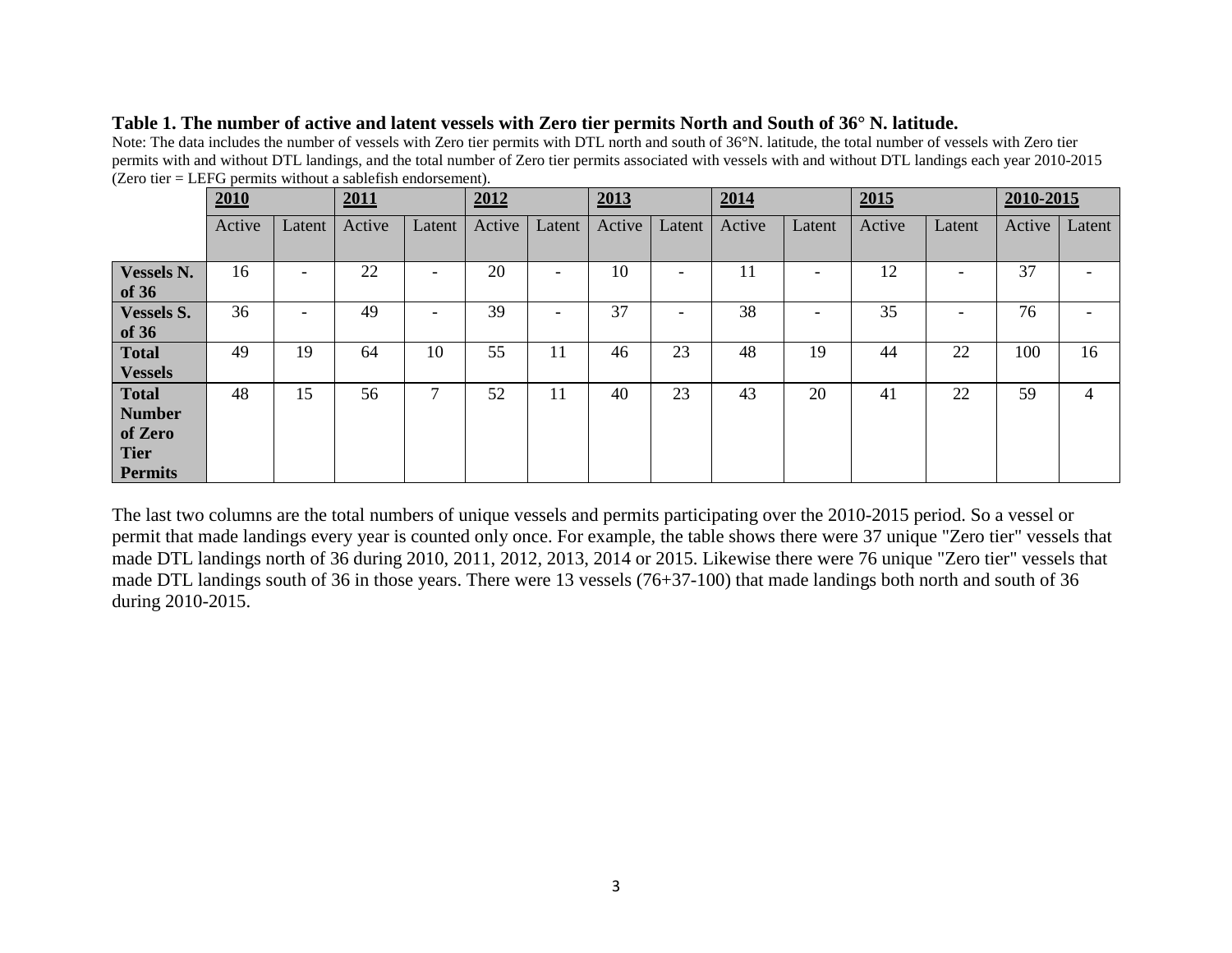- **2. The total sablefish catch of active Zero tier permits, north and south of 36° N. latitude, between 2010 and 2015.** 
	- a. Total landings by vessels with Zero tier permits in the DTL fishery north of 36° N. latitude have ranged from a low of nearly 75,000 lb in 2014 to 322,000 lb in 2010.
	- b. Total landings by vessels with Zero tier permits in the DTL fishery south of 36° N. latitude have ranged from 412,000 lb in 2010 to 951,000 lb in 2011.

| Table 2. Total sable fish DTL landings by vessels with Zero tier permits north and south of |  |  |  |
|---------------------------------------------------------------------------------------------|--|--|--|
| 36° N. latitude during 2010 - 2015 (roundweight lbs).                                       |  |  |  |

|                | 2010    | 2011      | 2012    | <u>2013</u> | 2014    | <u>2015</u> | 2010-2015<br>total |
|----------------|---------|-----------|---------|-------------|---------|-------------|--------------------|
| <b>N</b> of 36 | 322,291 | 243,379   | 166,079 | 100,499     | 74,591  | 97,622      | 1,004,461          |
| S of 36        | 411,815 | 950,687   | 610,968 | 636,249     | 677,101 | 739,779     | 4,026,599          |
| <b>Total</b>   | 734,106 | 1,194,066 | 777,047 | 736,748     | 751,692 | 837,401     | 5,031,060          |

- **3. Assuming 15% of the 2015 LEFG sector's allocation (244 mt) is used, provide estimates of the quota a zero tier permit owner would receive:**
	- a) If all LEFG permits receive an equal allocation: 227 total LEFG permits  $\rightarrow$  0.441% per permit = 2,370 lbs (1.07 mt) in 2015.
	- b) If all LEFG permits with northern sablefish landings history (primary or DTL) during 2010-2015 receive an equal allocation: 193 total permits  $\rightarrow$  0.518% per permit = 2,787 lbs (1.26 mt) in 2015.
	- c) If every LEFG Zero tier permit receives an equal allocation: 63 total Zero tier permits  $\rightarrow$ 1.587% per permit = 8,539 lbs (3.87 mt) in 2015.

**Table 3. Summary of the estimated northern sablefish DTL quota a Zero tier permit would receive under three different hypothetical allocation scenarios (assuming an LEFG DTL allocation of 244 mt).**

|                        | <b>Number</b> | <b>Hypothetical Allocations</b>                                                | <b>Hypothetical</b>          |                                               |
|------------------------|---------------|--------------------------------------------------------------------------------|------------------------------|-----------------------------------------------|
|                        | of<br>permits | <b>Percent of total</b><br><b>LEFG DTL</b><br>allocation per<br>permit in 2015 | Pounds per<br>permit in 2015 | pounds per<br>permit per two-<br>month period |
| 3a - All LEFG permits  | 227           | 0.441%                                                                         | 2,370                        | 395                                           |
| 3b - Permits with N.   | 193           | 0.518%                                                                         | 2,787                        |                                               |
| sablefish history      |               |                                                                                |                              | 464.5                                         |
| 3c - Zero tier permits | 64            | 1.587%                                                                         | 8,539                        | 1423                                          |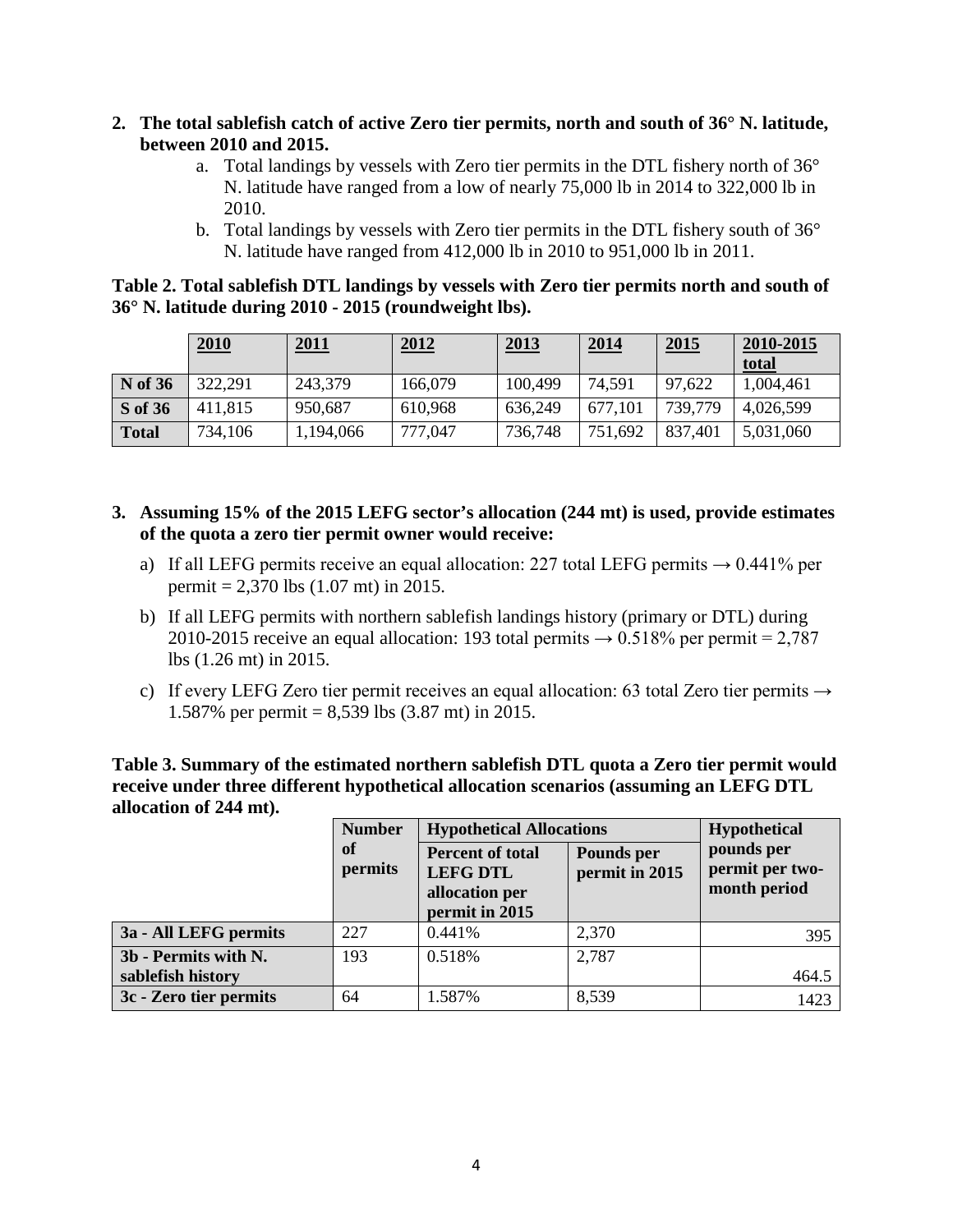### **4. Information on the distribution of northern sablefish history among permits, while preserving confidentiality by grouping permits (2011-2015).**

Figures 1a through 1c show the average amounts of northern sablefish DTL landed in 2015 and the average amounts landed during 2010-2015 among three different categories of vessels: 1a. All LEFG permits; 1b. Only vessels with Tier permits; 1c. Only Zero tier permits. Vessels are aggregated into groups of at least three to preserve confidentiality and landed weights shown are an average weight for the group.



Figure 1a. Average northern sablefish DTL landings by all vessels with *any LEFG permits*, 2015 and 2010-2015.



Figure 1b. Average northern sablefish DTL landings by vessels with *sablefish tier permits* (tiers 1 through 3), 2015 and 2010-2015.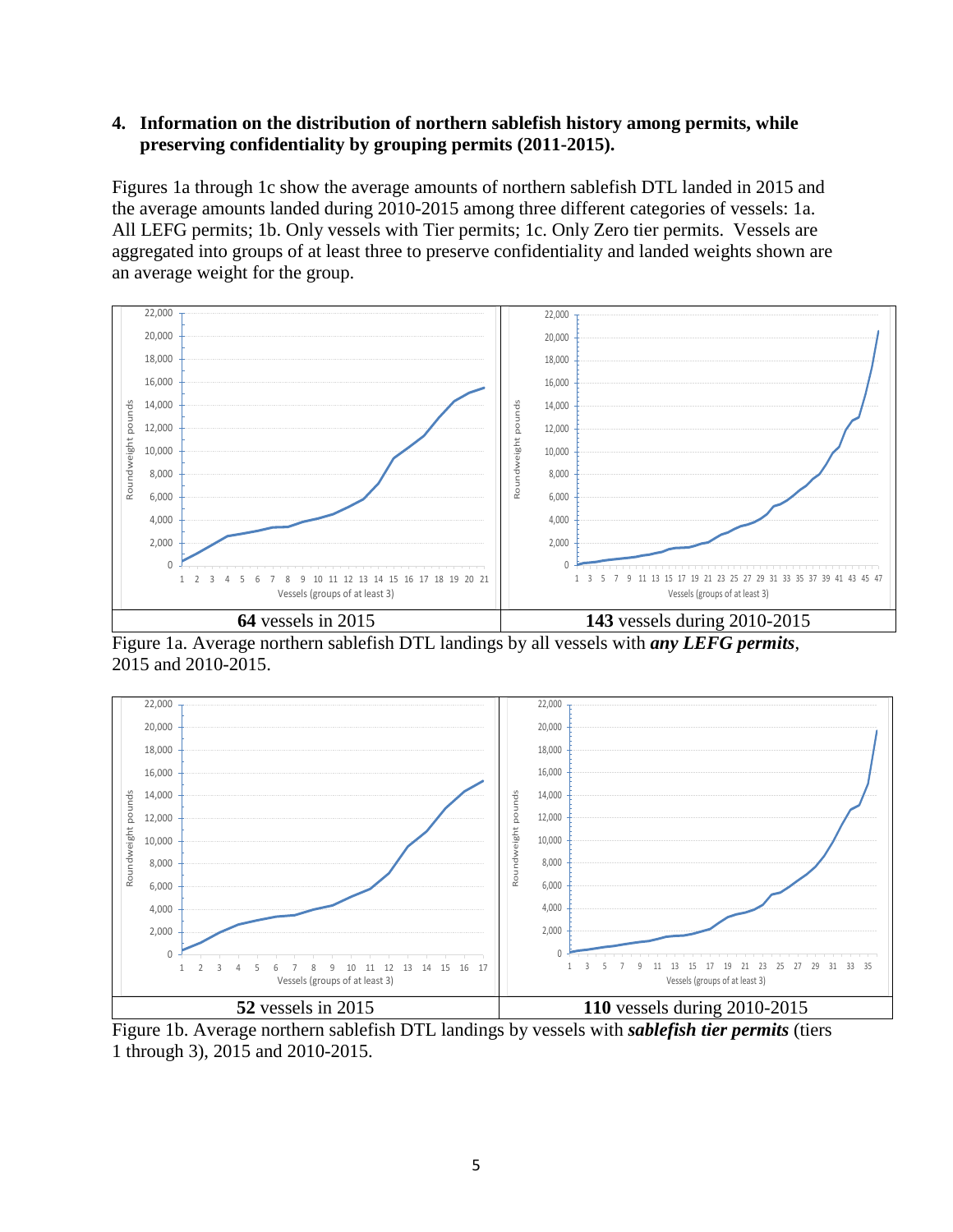

Figure 1c. Average northern sablefish DTL landings by vessels that fished with *only zero tier permits*, 2015 and 2010-2015.

## **Additional Information beyond the GAP Request**

*Indication of the relative importance of northern DTL landings for vessels with tier permits.* In 2015, 46 vessels with tier permits made at least two DTL landings and participated in both the northern sablefish primary fishery and the northern sablefish DTL fishery. Figure 2 indicates the relative importance of the DTL fishery to these vessels. The figure shows that, for at least 43 of the 46 active vessels, DTL landings comprised more than 15% of these vessels' total northern sablefish landings in 2015.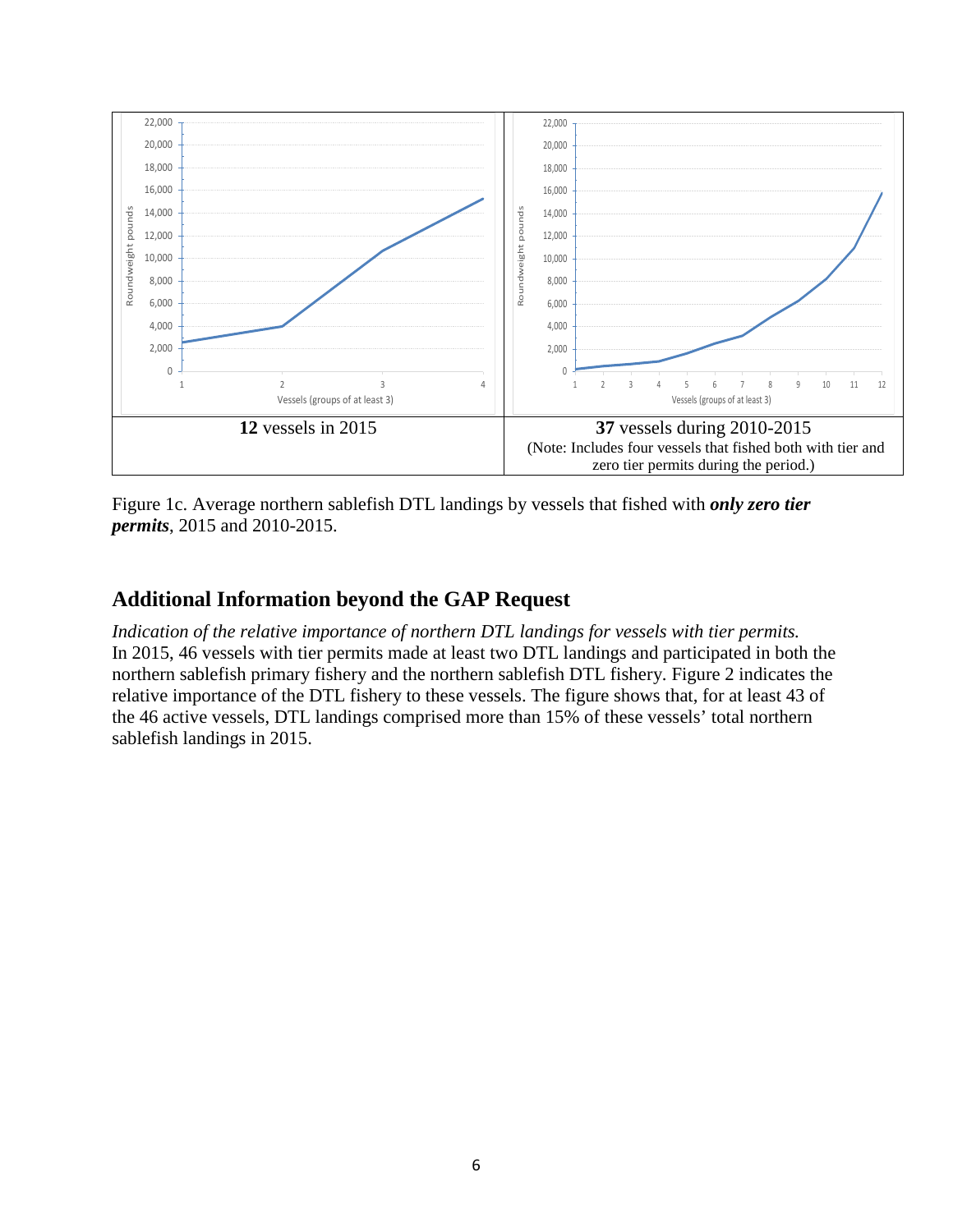

**Figure 2. Percent of DTL landings for vessels with tier permits that made at least two DTL landings in 2015.** Note: Vessels are aggregated into groups of at least 3 to preserve confidentiality and arrayed from lowest total northern sablefish landings to highest.

Figure 3 shows the distribution of current northern sablefish tier limits among vessels with tier permits. To construct Figure 3, the following tier limit values for 2015 in Table 4 were used:

|              |                | 2015 tier limits |       |  |  |
|--------------|----------------|------------------|-------|--|--|
| <b>Tier</b>  | No. of permits | <b>lbs</b>       | mts   |  |  |
| Tier 3       | 94             | 10,695           | 456   |  |  |
| Tier 2       | 42             | 18,716           | 357   |  |  |
| Tier 1       | 28             | 41,175           | 523   |  |  |
| <b>Total</b> | 164            | 70,586           | 1,336 |  |  |

**Table 4. 2015 tier limits and permit counts:**

To avoid double counting, a snapshot of permits associated with vessels on 07-01-2015 was used to illustrate the distribution of northern sablefish quota among vessels participating in the primary fishery. There were 160 sablefish tier permits registered to 84 vessels on 07-01-2015 (and four tier 3 permits that were not associated with identified vessels on that date). Figure 3 is included to provide additional context regarding comparisons of historical DTL landings, hypothetical DTL quota allocations described above, and current vessel tier limits.

In Figure 3, vessels are arrayed with those with the lowest associated tier limits on the left hand side and those with the highest on the right.

V01 to V37 are vessels that each have only a single tier 3 permit

V38 to V43 are vessels with a single tier 2 permit

V44 to V52 are vessels with two tier 3 permits

V53 and V54 are vessels with one tier 2 permit and one tier 3 permit

V55 to V58 are vessels with three tier 3 permits, etc.